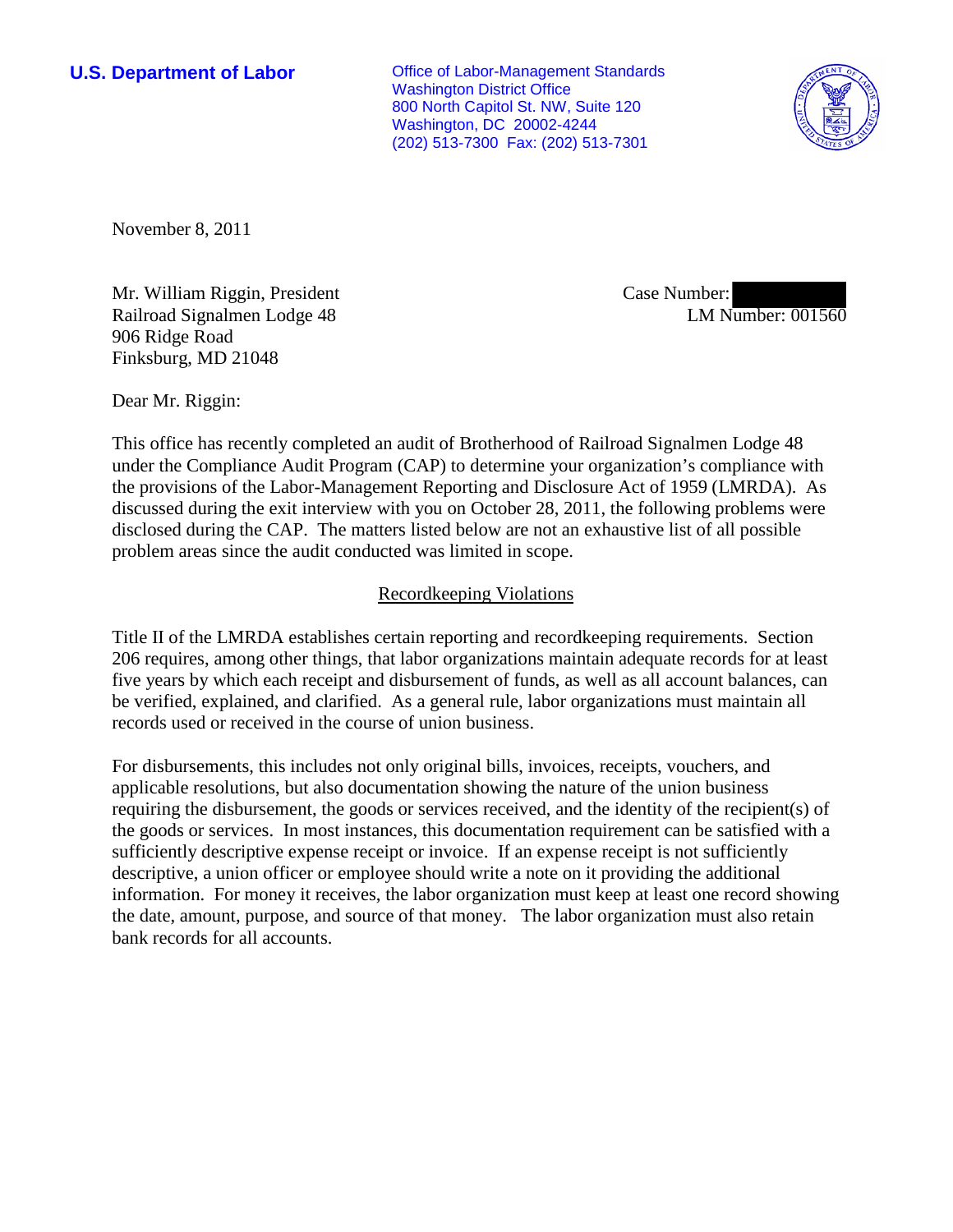The audit of Lodge 48's fiscal year ending June 30, 2010 records revealed the following recordkeeping violations:

1. Failure to Maintain Receipt Records

Lodge 48 did not retain some records associated with receipts received by the union during the fiscal year. For example, the union failed to maintain any of the deposit slips showing the deposits made to the union's account during the fiscal year. There were no documents in the union's records which could be used to itemize or detail what each deposit made to the union's bank account consisted of.

As noted above, labor organizations must retain original documentation for all receipts. The president and treasurer (or corresponding principal officers) of your union, who are required to sign your union's LM report, are responsible for properly maintaining union records.

2. Meal Expenses

Lodge 48 did not require officers to submit itemized receipts for meal expenses. The union must maintain itemized receipts provided by restaurants to officers and employees. These itemized receipts are necessary to determine if such disbursements are for union business purposes and to sufficiently fulfill the recordkeeping requirement of LMRDA Section 206.

Lodge 48's records of meal expenses did not always include written explanations of union business conducted or the names and titles of the persons incurring the restaurant charges. Union records of meal expenses must include written explanations of the union business conducted and the full names and titles of all persons who incurred the restaurant charges. Also, the records retained must identify the names of the restaurants where the officers incurred meal expenses.

3. General Reimbursed Expenses

Lodge 48 did not retain adequate documentation for reimbursed expenses incurred by Lodge 48 officers. For example, on December 11, 2009, President William Riggin was disbursed check # for \$236.20, which included reimbursement for gifts given away at a membership meeting. There was no receipt or other documentation in the union's records which detailed what was purchased or who the gifts were given to.

As noted above, labor organizations must retain original receipts, bills, and vouchers for all disbursements. The president and treasurer (or corresponding principal officers) of your union, who are required to sign your union's LM report, are responsible for properly maintaining union records.

Based on your assurance that Lodge 48 will retain adequate documentation in the future, OLMS will take no further enforcement action at this time regarding the above violations.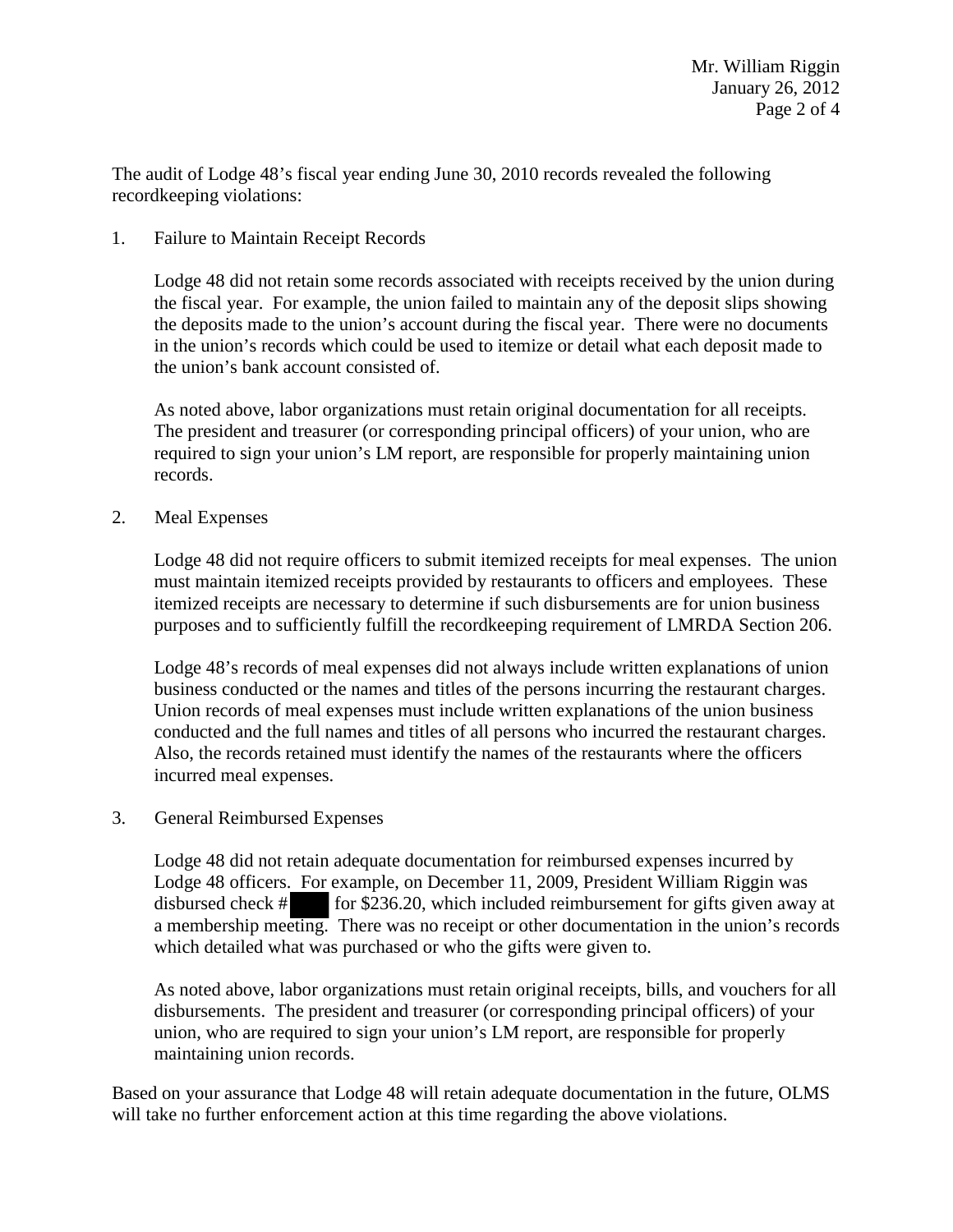Mr. William Riggin January 26, 2012 Page 3 of 4

## Reporting Violations

The audit disclosed a violation of LMRDA Section 201(b), which requires labor organizations to file annual financial reports accurately disclosing their financial condition and operations. Lodge 48 was deficient in the following areas:

Failure to File Annual LM Reports

As noted above, LMRDA Section 201(b) requires that labor organizations file annual financial reports, LM-3 reports, accurately disclosing their financial condition and operations. This provision requires unions to file an LM-3 report within 90 days after the completion of the union's fiscal year. Lodge 48 failed to file its annual LM-3 report for fiscal years ending 2007, 2008, 2009, 2010, and 2011 as required by the LMRDA. The president and treasurer (or corresponding principal officers) of your union, are responsible for ensuring that your union's LM reports are filed timely.

Lodge 48 must file LM-3 reports for fiscal years ending 2010 and 2011 as soon as possible, but not later than November 30, 2011. Lodge 48 must also file all future reports with OLMS in a timely fashion.

## Other Violations

The audit disclosed the following other violation:

Inadequate Bonding

The audit revealed a violation of LMRDA Section 502 (Bonding), which requires that union officers and employees be bonded for no less than 10 percent of the total funds those individuals or their predecessors handled during the fiscal year.

You advised that Lodge 48 officers were bonded, but were unable to produce a copy of your union's labor bond. Please provide proof of bonding coverage to this office as soon as possible, but no later then November 30, 2011.